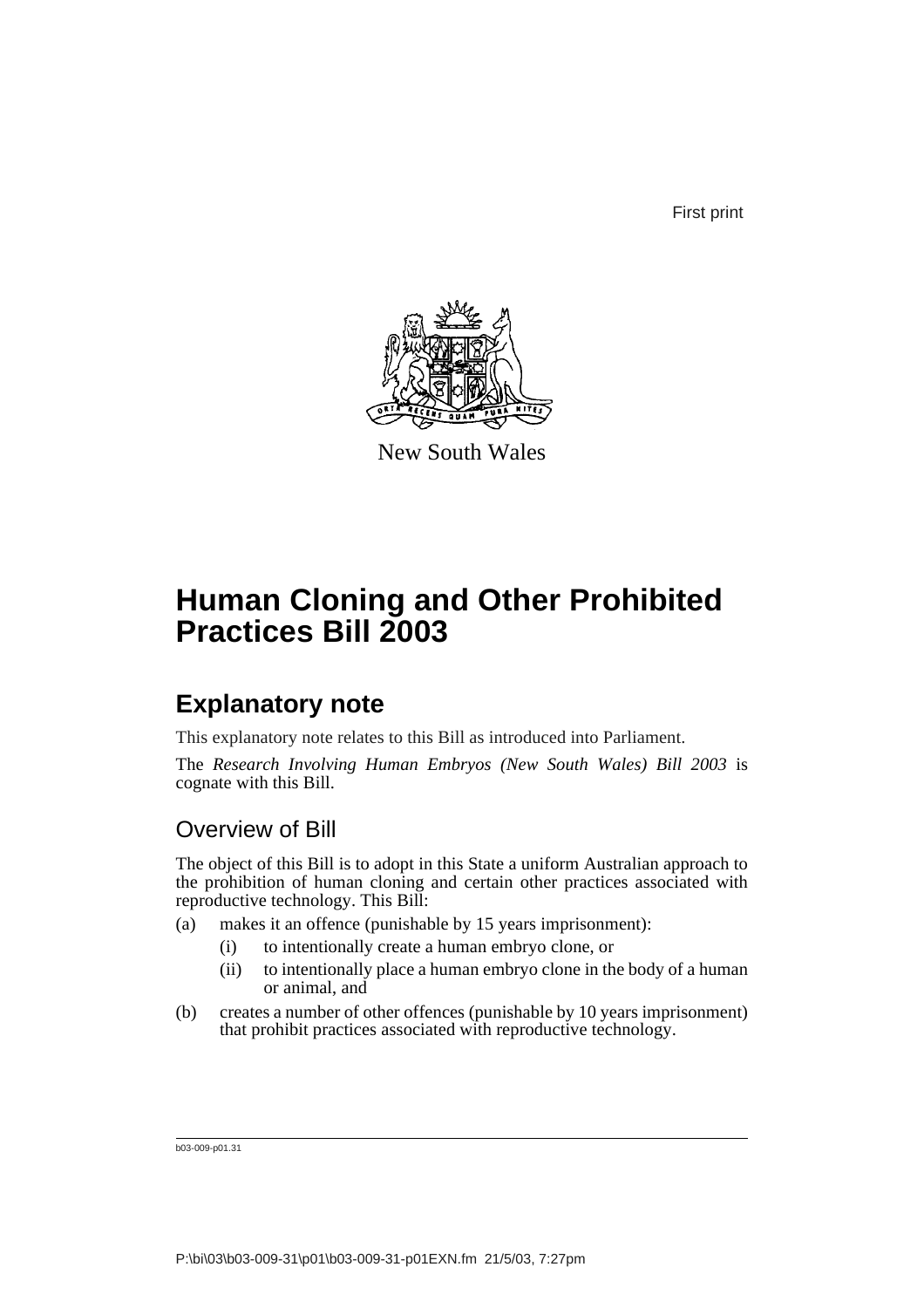Explanatory note

## Outline of provisions

## **Part 1 Preliminary**

**Clause 1** sets out the name (also called the short title) of the proposed Act.

**Clause 2** provides for the commencement of the proposed Act on a day or days to be appointed by proclamation.

**Clause 3** states the object of the proposed Act (which is principally to adopt in this State a uniform Australian approach to the prohibition of human cloning and certain other practices associated with reproductive technology).

**Clause 4** defines expressions used in the proposed Act, including *human embryo clone*, which means a human embryo that is a genetic copy of another living or dead human.

## **Part 2 Prohibited practices**

### **Division 1 Human cloning**

**Clause 5** makes it an offence (punishable by 15 years imprisonment) to intentionally create a human embryo clone.

**Clause 6** makes it an offence (punishable by 15 years imprisonment) to intentionally place a human embryo clone in the body of a human or an animal.

**Clause 7** provides that it is not a defence to an offence under clause 5 or 6 that the human embryo clone did not or could not have survived.

### **Division 2 Other prohibited practices**

**Clause 8** makes it an offence (punishable by 10 years imprisonment) to intentionally create a human embryo by a process other than the fertilisation of a human egg by human sperm. This prohibits an embryo being created by embryo splitting, by parthenogenesis, by somatic cell nuclear transfer or by any other technique that does not involve fertilisation of a human egg by human sperm.

The clause also makes it an offence to intentionally develop a human embryo created by a process other than the fertilisation of a human egg by human sperm.

**Clause 9** makes it an offence (punishable by 10 years imprisonment) to intentionally create a human embryo outside the body of a woman unless the person's intention in creating the embryo is to achieve pregnancy in a particular woman.

Explanatory note page 2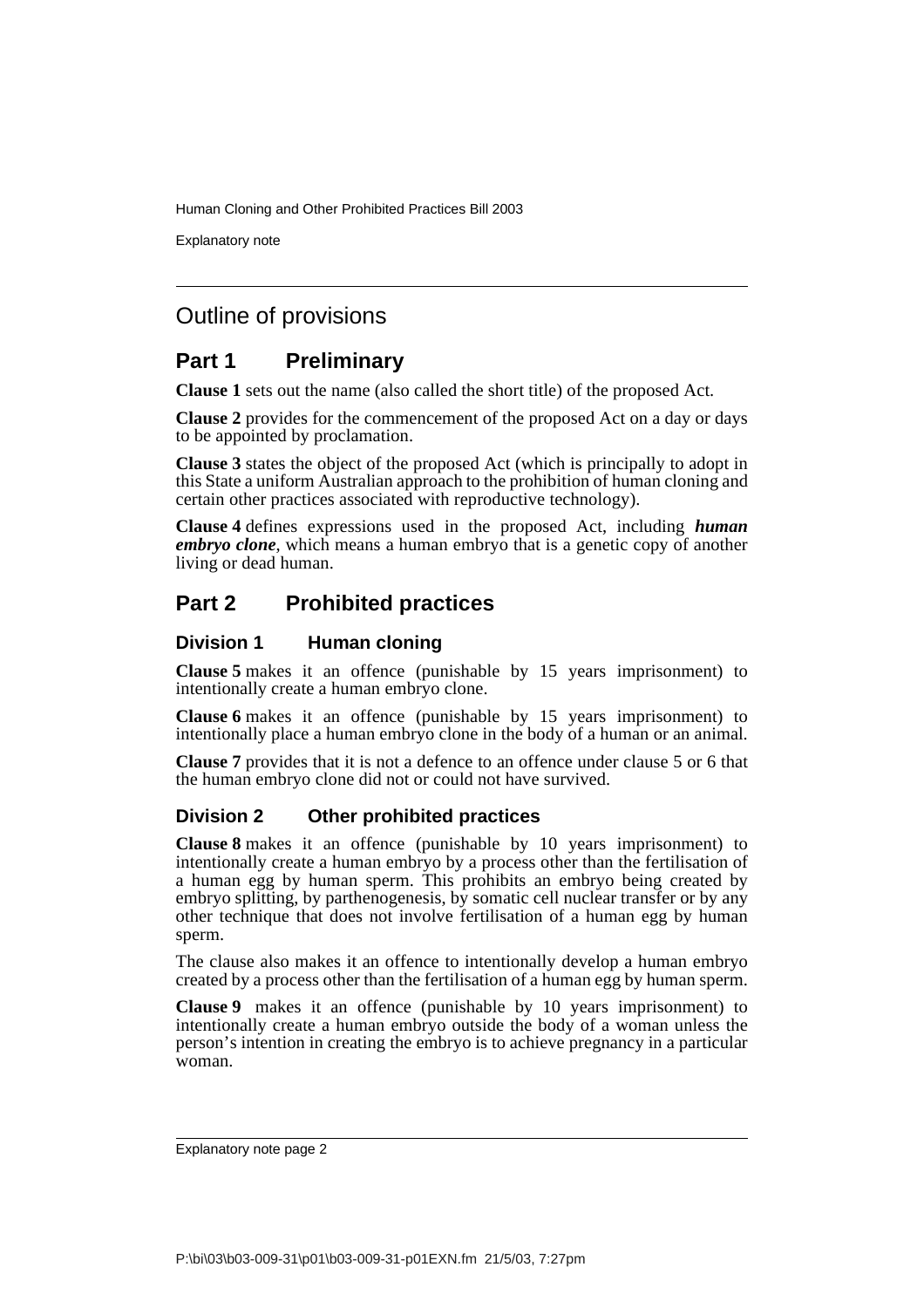Explanatory note

It is therefore an offence to create a human embryo outside the body of a woman for a purpose such as for use in research or to derive embryonic stem cells for potential therapeutic use.

**Clause 10** makes it an offence (punishable by 10 years imprisonment) to intentionally create a human embryo containing genetic material provided by more than 2 persons. It is also an offence to intentionally develop such an embryo.

One of the effects of this clause is to ban a relatively new ART technique known as cytoplasmic transfer.

**Clause 11** makes it an offence (punishable by 10 years imprisonment) to intentionally develop a human embryo outside the body of a woman for a period of more than 14 days. This period does not include any time that the embryo's development is suspended whilst in storage (for example while the embryo is frozen).

In practice, this means that a human embryo created by assisted reproductive technology must be implanted, stored or allowed to succumb (if unsuitable for implantation or excess to the needs of the couple for whom the embryo was created) before the 14th day of its development.

**Clause 12** makes it an offence (punishable by 10 years imprisonment) to use precursor cells taken from a human embryo or a human foetus with the intention of creating a human embryo. It is also an offence to intentionally develop a human embryo so created.

**Clause 13** makes it an offence (punishable by 10 years imprisonment) to alter the genome of a human cell in such a way that the alteration is heritable if the person altering the genome intended the alteration to be heritable by the descendants of the human whose cell was altered. This clause bans what is commonly referred to as germ line gene therapy.

**Clause 14** makes it an offence (punishable by 10 years imprisonment) to remove a human embryo from the body of a woman with the intention of collecting a viable human embryo. This clause bans the practice sometimes referred to as embryo flushing. Embryo flushing is commonly used in animal husbandry and while there have been no recent reports of it being used in relation to humans there is a concern that a healthy human embryo could be removed from a woman's uterus before it implants so that it could be used for research or for transfer to another woman.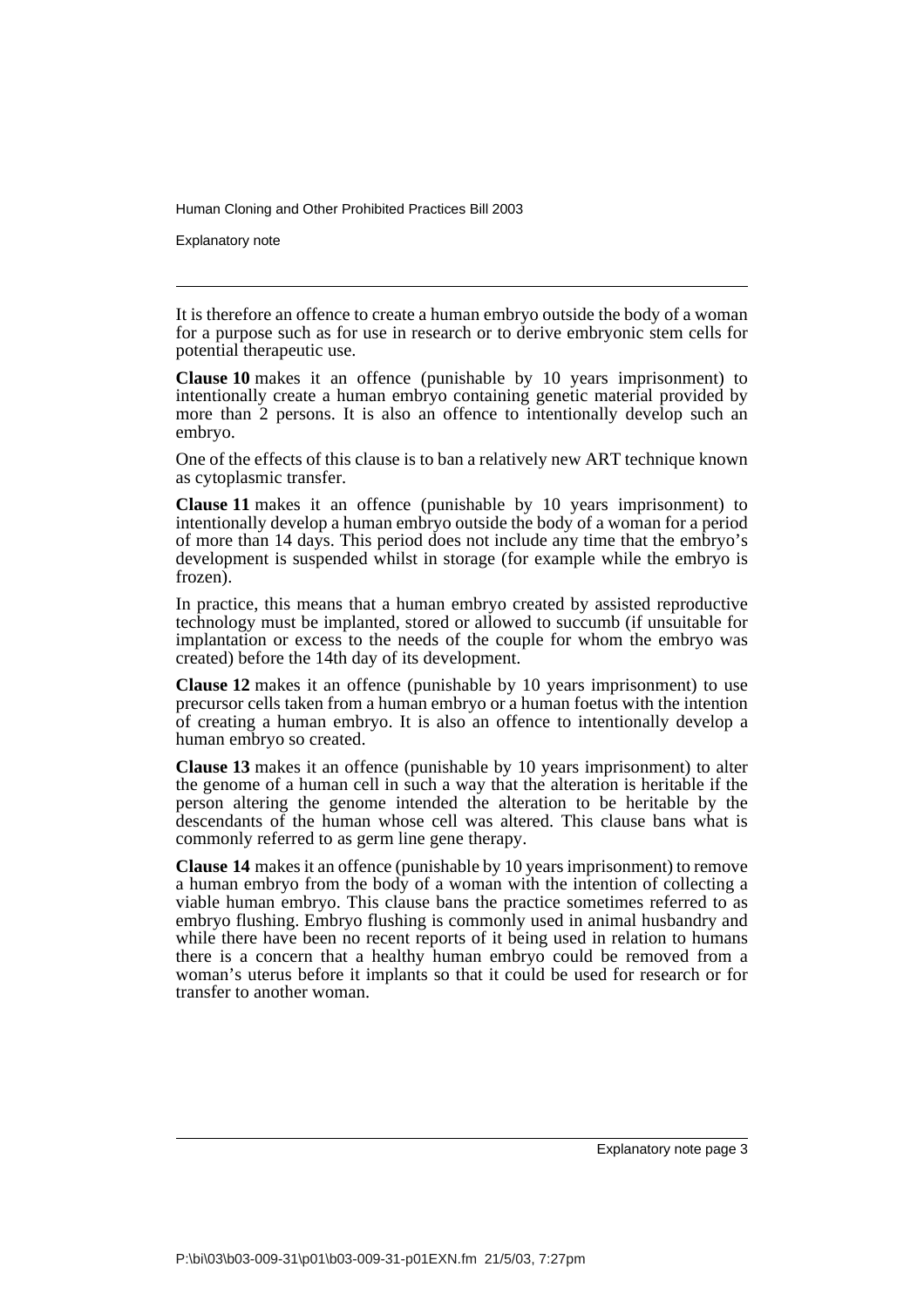Explanatory note

**Clause 15** makes it an offence (punishable by 10 years imprisonment) to intentionally create a chimeric embryo or to intentionally create a hybrid embryo. The Bill defines these terms as follows:

#### *chimeric embryo* means:

- (a) a human embryo into which a cell, or any component part of a cell, of an animal has been introduced, or
- (b) a thing declared by the regulations to be a chimeric embryo.

#### *hybrid embryo* means:

- (a) an embryo created by the fertilisation of a human egg by animal sperm, or
- (b) an embryo created by the fertilisation of an animal egg by human sperm, or
- (c) a human egg into which the nucleus of an animal cell has been introduced, or
- (d) an animal egg into which the nucleus of a human cell has been introduced, or
- (e) a thing declared by the regulations to be a hybrid embryo.

This clause does not prohibit the creation of transgenic animals. Transgenic animals are created through the insertion of one or more foreign genes (including human genes) into an animal embryo.

**Clause 16** makes it an offence (punishable by 10 years imprisonment) to intentionally place a human embryo in an animal or in the body of a human other than in the human female reproductive tract. It is also an offence to place an animal embryo in a human for any period of gestation.

**Clause 17** makes it an offence (punishable by 10 years imprisonment) to intentionally place an embryo in the body of a woman knowing that, or reckless as to whether, the embryo is a prohibited embryo.

In this clause, *prohibited embryo* is defined to mean any of the following:

- (a) a human embryo created by a process other than the fertilisation of a human egg by human sperm,
- (b) a human embryo created outside the body of a woman, unless the intention of the person who created the embryo was to attempt to achieve pregnancy in a particular woman,
- (c) a human embryo that contains genetic material provided by more than 2 persons,
- (d) a human embryo that has been developing outside the body of a woman for a period of more than 14 days, excluding any period when development is suspended,

Explanatory note page 4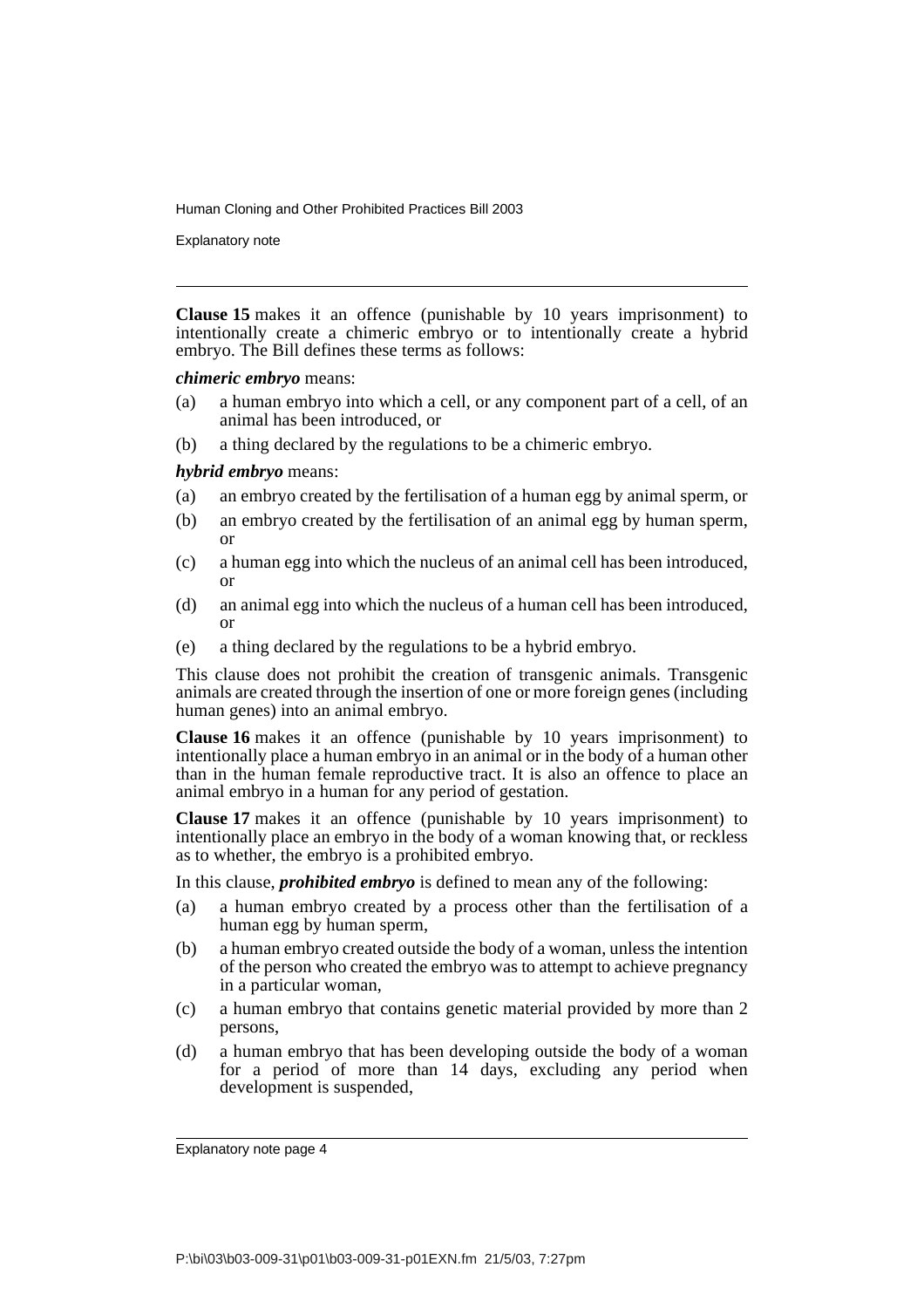Explanatory note

- (e) a human embryo created using precursor cells taken from a human embryo or a human foetus,
- (f) a human embryo that contains a human cell whose genome has been altered in such a way that the alteration is heritable by human descendants of the human whose cell was altered,
- (g) a human embryo that was removed from the body of a woman by a person intending to collect a viable human embryo,
- (h) a chimeric embryo or a hybrid embryo.

**Clause 18** makes it an offence (punishable by 10 years imprisonment) to intentionally give or receive (or to offer to give or receive) valuable consideration for the supply of a human egg, human sperm or a human embryo, other than reasonable expenses incurred by the person in connection with the supply.

### **Part 3 Miscellaneous**

**Clause 19** requires the Minister to review the proposed Act as soon as possible after the period of 2 years from the date of assent to the proposed Act. A report on the outcome of the review is to be tabled in each House of Parliament within 12 months after the end of the period of 2 years. The Minister may undertake the review of the proposed Act at the same time as the review required by section 25 of the *Prohibition of Human Cloning Act 2002* of the Commonwealth, in which case the report on the outcome of the review of the proposed Act is to be tabled in each House of Parliament as soon as practicable after the Minister has completed the review.

**Clause 20** enables the Governor to make regulations in connection with the proposed Act.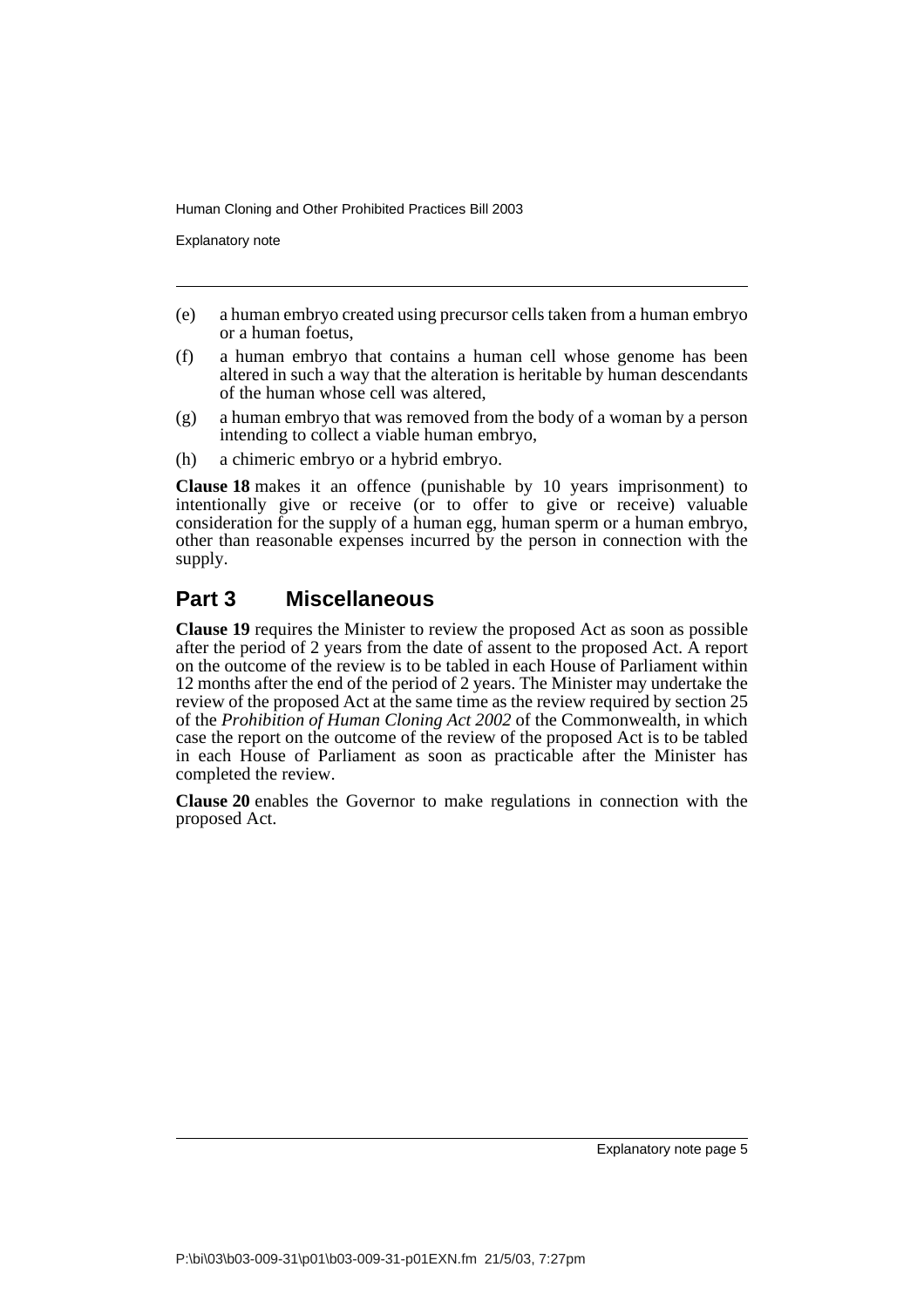Explanatory note

Explanatory note page 6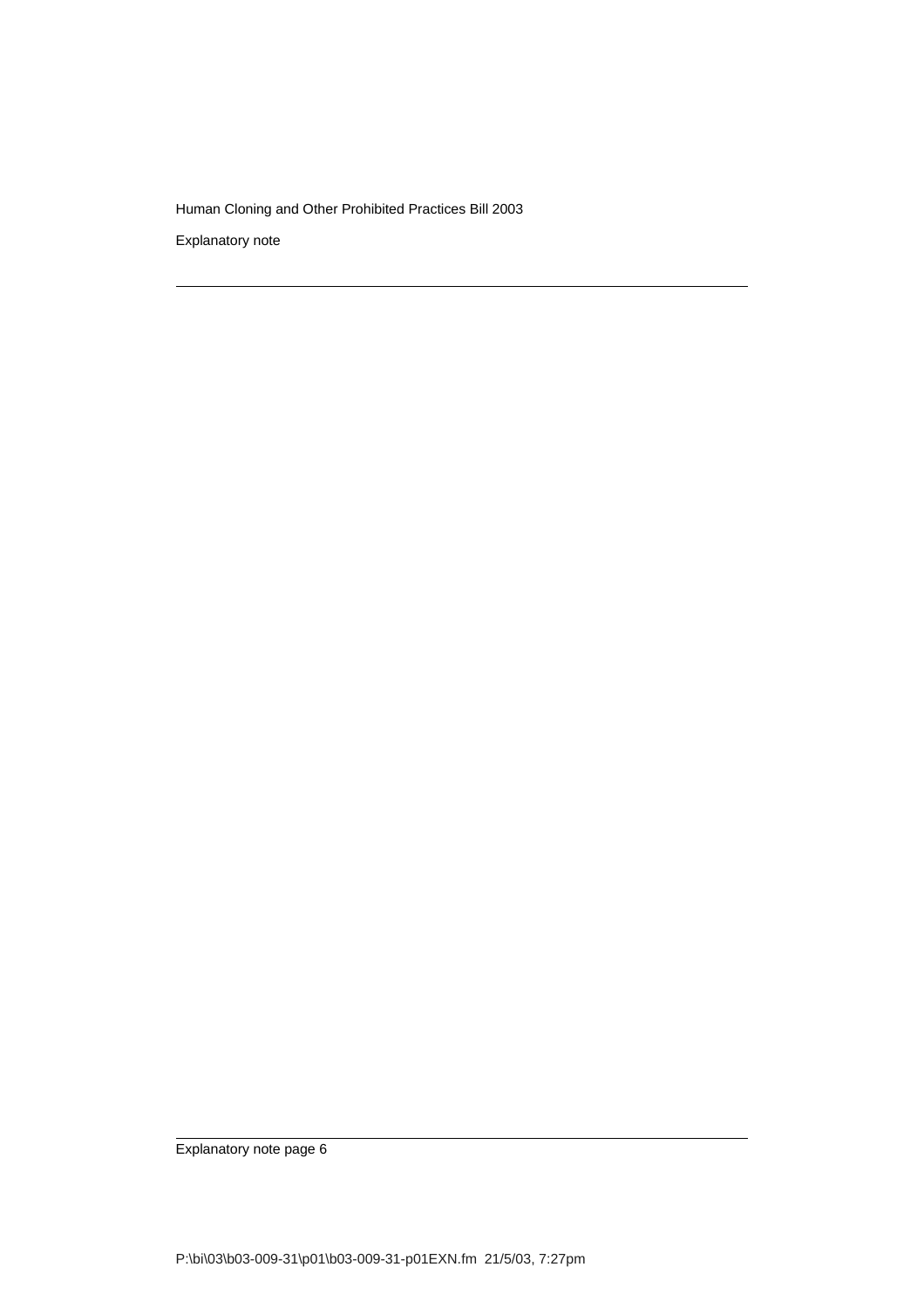First print



New South Wales

# **Human Cloning and Other Prohibited Practices Bill 2003**

# **Contents**

| Part 1 | <b>Preliminary</b>                                                                                                                     | Page                                    |
|--------|----------------------------------------------------------------------------------------------------------------------------------------|-----------------------------------------|
|        | Name of Act                                                                                                                            | $\mathbf{2}^{\prime}$                   |
|        | 2<br>Commencement<br>Object of Act<br>3                                                                                                | $\mathbf{2}^{\prime}$<br>$\overline{2}$ |
|        | Definitions<br>4                                                                                                                       | $\overline{2}$                          |
| Part 2 | <b>Prohibited practices</b>                                                                                                            |                                         |
|        |                                                                                                                                        |                                         |
|        | <b>Division 1</b><br>Human cloning                                                                                                     |                                         |
|        | Offence—creating a human embryo clone<br>5.<br>Offence—placing a human embryo clone in the human body<br>6<br>or the body of an animal | 4<br>4                                  |

b03-009-p01.31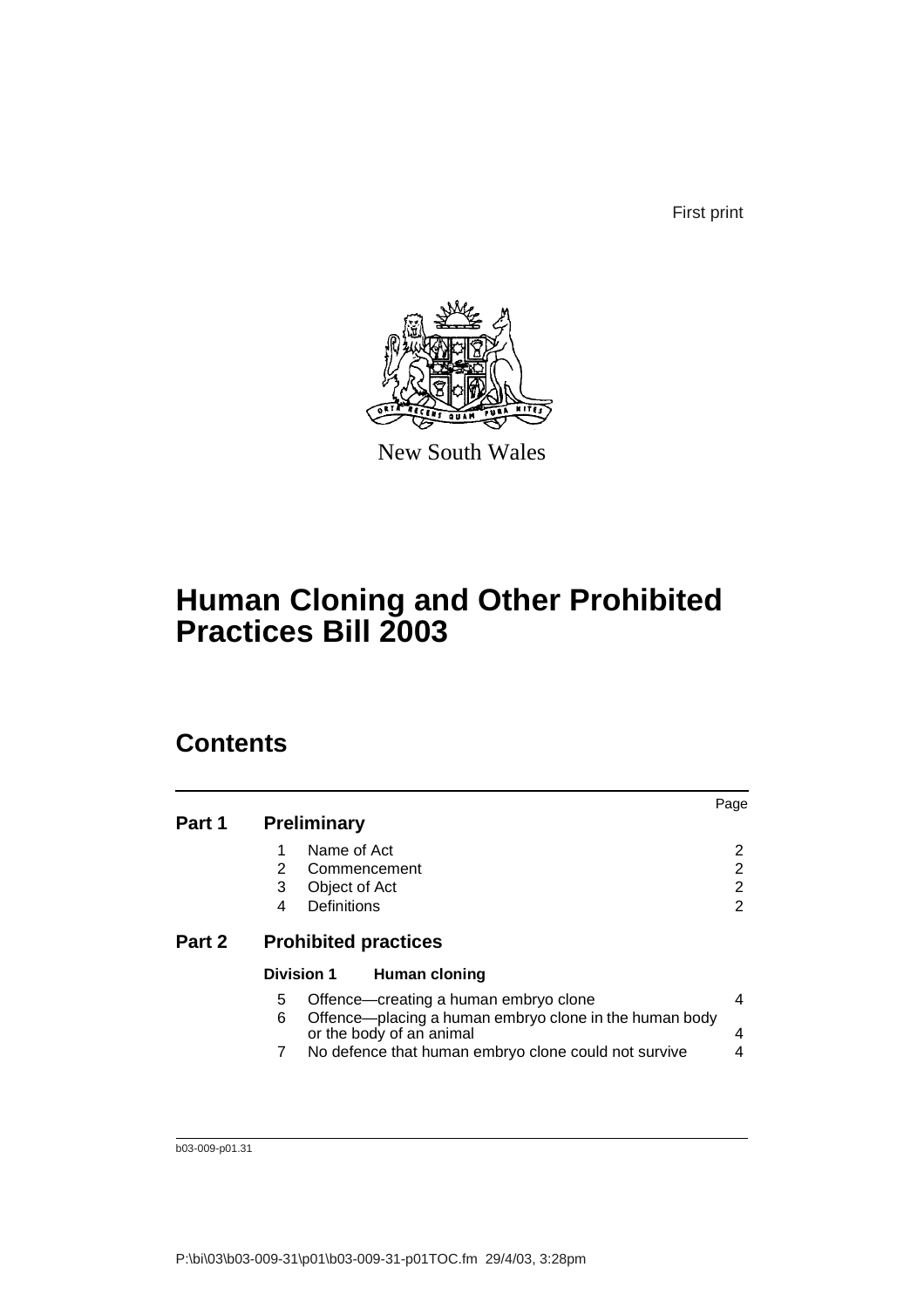**Contents** 

**Part 3** 

|                   |                                                                                                                                  | Page |
|-------------------|----------------------------------------------------------------------------------------------------------------------------------|------|
| <b>Division 2</b> | Other prohibited practices                                                                                                       |      |
| 8                 | Offence—creating a human embryo other than by fertilisation,<br>or developing such an embryo                                     | 4    |
| 9                 | Offence-creating a human embryo for a purpose other than<br>achieving pregnancy in a woman                                       | 4    |
| 10                | Offence-creating or developing a human embryo containing<br>genetic material provided by more than 2 persons                     | 5    |
| 11                | Offence—developing a human embryo outside the body of a<br>woman for more than 14 days                                           | 5    |
| $12 \overline{ }$ | Offence—using precursor cells from a human embryo or a<br>human foetus to create a human embryo, or developing such<br>an embryo | 5    |
| 13                | Offence—heritable alterations to genome                                                                                          | 5    |
| 14                | Offence-collecting a viable human embryo from the body of<br>a woman                                                             | 6    |
| 15                | Offence—creating a chimeric or hybrid embryo                                                                                     | 6    |
| 16                | Offence-placing of an embryo                                                                                                     | 6    |
| 17                | Offence-placing a prohibited embryo                                                                                              | 6    |
| 18                | Offence-commercial trading in human eggs, human sperm<br>or human embryos                                                        | 7    |
|                   | <b>Miscellaneous</b>                                                                                                             |      |
| 19                | Review of Act                                                                                                                    | 9    |
| 20                | Regulations                                                                                                                      | 9    |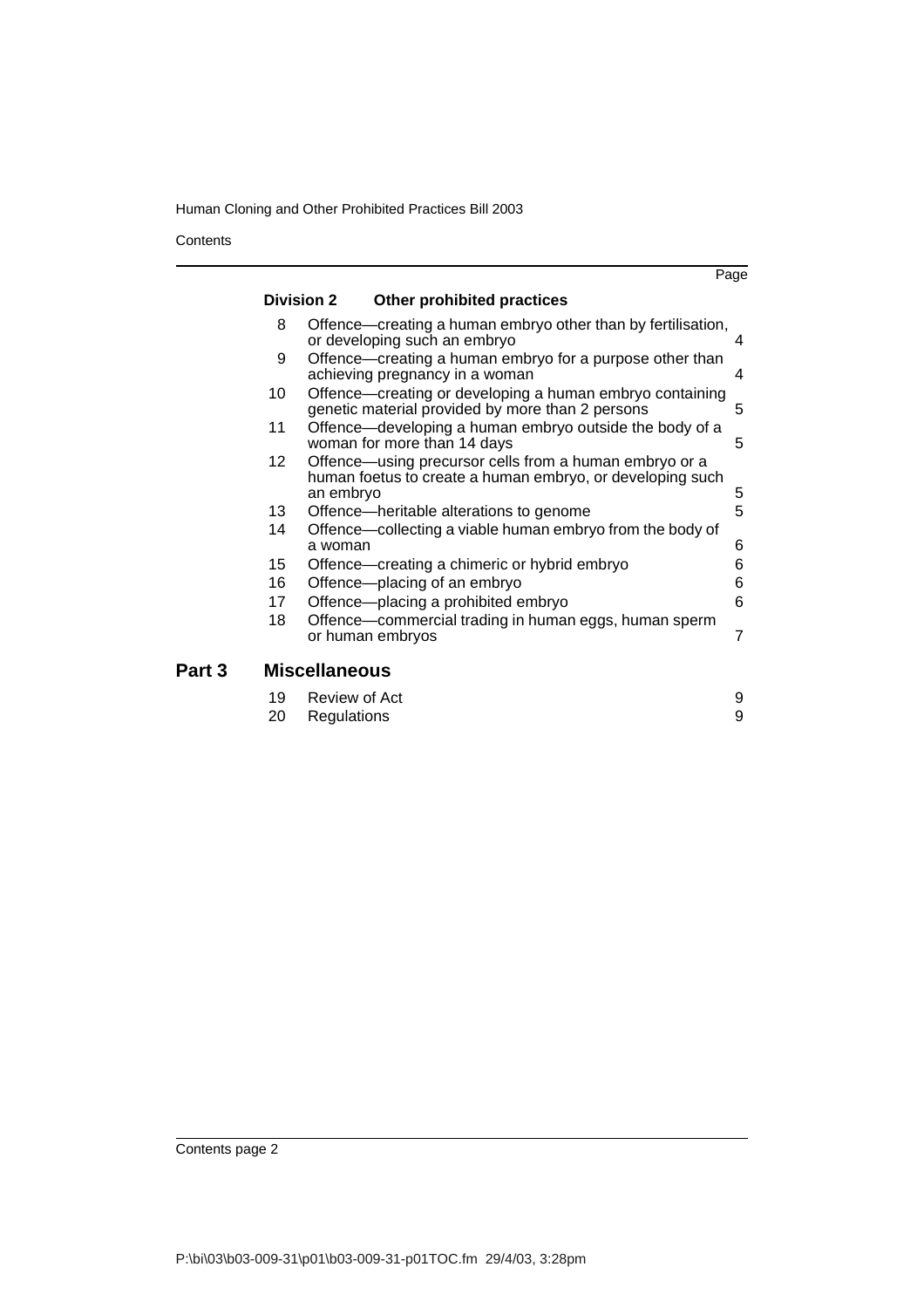

New South Wales

# **Human Cloning and Other Prohibited Practices Bill 2003**

No , 2003

### **A Bill for**

An Act to adopt in this State a uniform Australian approach to the prohibition of human cloning and certain other practices associated with reproductive technology; and for other purposes.

See also Research Involving Human Embryos (New South Wales) Bill 2003.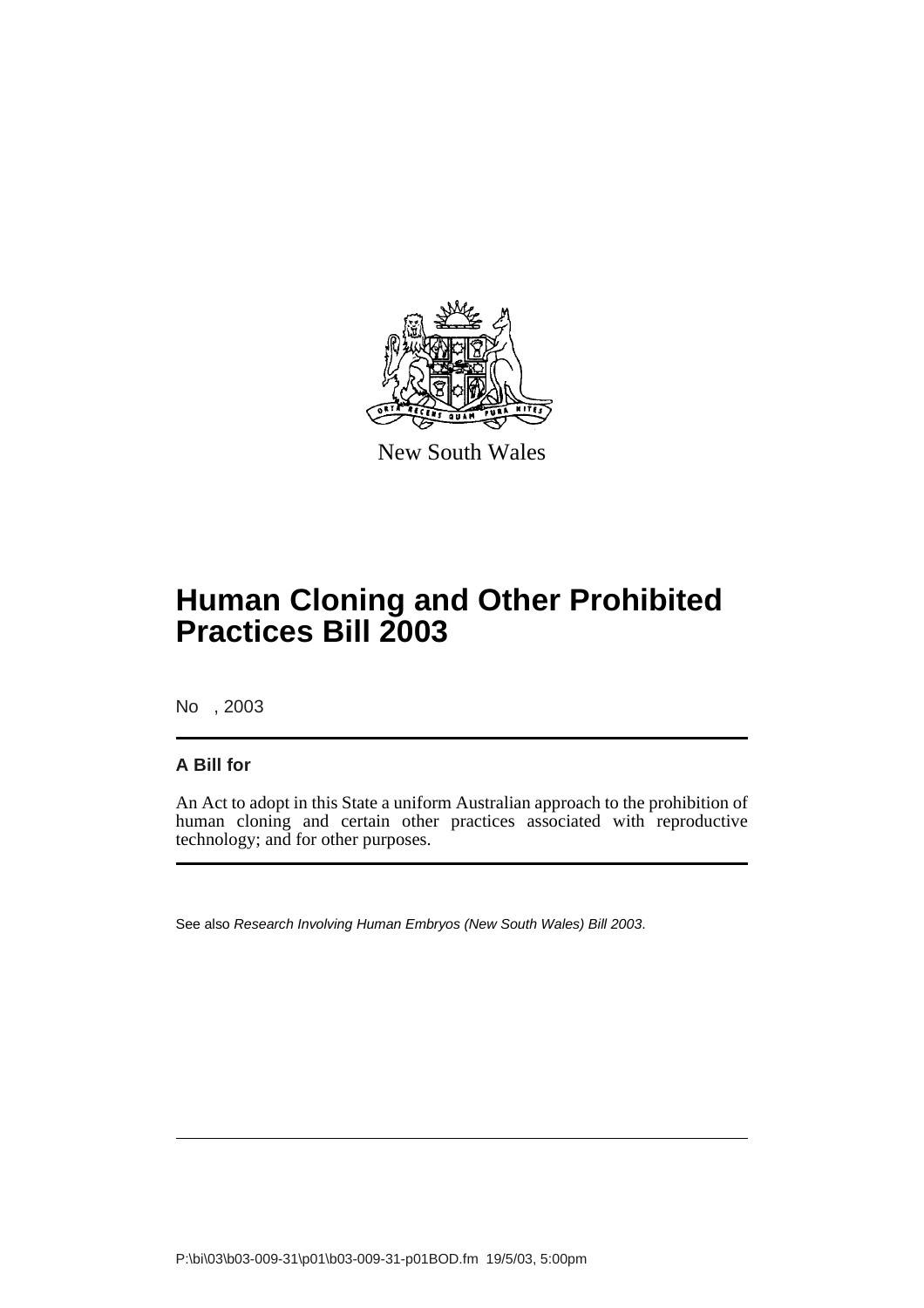Part 1 Preliminary

<span id="page-9-4"></span><span id="page-9-3"></span><span id="page-9-2"></span><span id="page-9-1"></span><span id="page-9-0"></span>

| The Legislature of New South Wales enacts: |                                                                           |                      |                                                                                                                                                                                                                                                  |                      |  |
|--------------------------------------------|---------------------------------------------------------------------------|----------------------|--------------------------------------------------------------------------------------------------------------------------------------------------------------------------------------------------------------------------------------------------|----------------------|--|
| Part 1                                     |                                                                           |                      | <b>Preliminary</b>                                                                                                                                                                                                                               | 2                    |  |
| 1                                          |                                                                           | <b>Name of Act</b>   |                                                                                                                                                                                                                                                  |                      |  |
|                                            | This Act is the Human Cloning and Other Prohibited Practices Act<br>2003. |                      |                                                                                                                                                                                                                                                  |                      |  |
| $\mathbf{2}$                               | <b>Commencement</b>                                                       |                      |                                                                                                                                                                                                                                                  | 6                    |  |
|                                            |                                                                           |                      | This Act commences on a day or days to be appointed by<br>proclamation.                                                                                                                                                                          | $\overline{7}$<br>8  |  |
| 3                                          |                                                                           | <b>Object of Act</b> |                                                                                                                                                                                                                                                  | 9                    |  |
|                                            | (1)                                                                       |                      | The object of this Act is to adopt in this State a uniform Australian<br>approach to the prohibition of human cloning and certain other<br>practices associated with reproductive technology.                                                    | 10<br>11<br>12       |  |
|                                            | (2)                                                                       |                      | For that purpose, this Act creates a number of offences that mirror<br>offences found in the <i>Prohibition of Human Cloning Act 2002</i> of the<br>Commonwealth.                                                                                | 13<br>14<br>15       |  |
| 4                                          |                                                                           | <b>Definitions</b>   |                                                                                                                                                                                                                                                  | 16                   |  |
|                                            | (1)                                                                       |                      | In this Act:                                                                                                                                                                                                                                     | 17                   |  |
|                                            |                                                                           |                      | <i>animal</i> does not include a human.                                                                                                                                                                                                          | 18                   |  |
|                                            |                                                                           |                      | <i>chimeric embryo</i> means:                                                                                                                                                                                                                    | 19                   |  |
|                                            |                                                                           | (a)                  | a human embryo into which a cell, or any component part of<br>a cell, of an animal has been introduced, or                                                                                                                                       | 20<br>21             |  |
|                                            |                                                                           | (b)                  | a thing declared by the regulations to be a chimeric embryo.                                                                                                                                                                                     | 22                   |  |
|                                            |                                                                           |                      | <b>human embryo</b> means a live embryo that has a human genome or<br>an altered human genome and that has been developing for less than<br>8 weeks since the appearance of 2 pro-nuclei or the initiation of its<br>development by other means. | 23<br>24<br>25<br>26 |  |
|                                            |                                                                           |                      | <i>human embryo clone</i> means a human embryo that is a genetic copy<br>of another living or dead human, but does not include a human<br>embryo created by the fertilisation of a human egg by human sperm.                                     | 27<br>28<br>29       |  |
|                                            |                                                                           |                      | <i>human sperm</i> includes human spermatids.                                                                                                                                                                                                    | 30                   |  |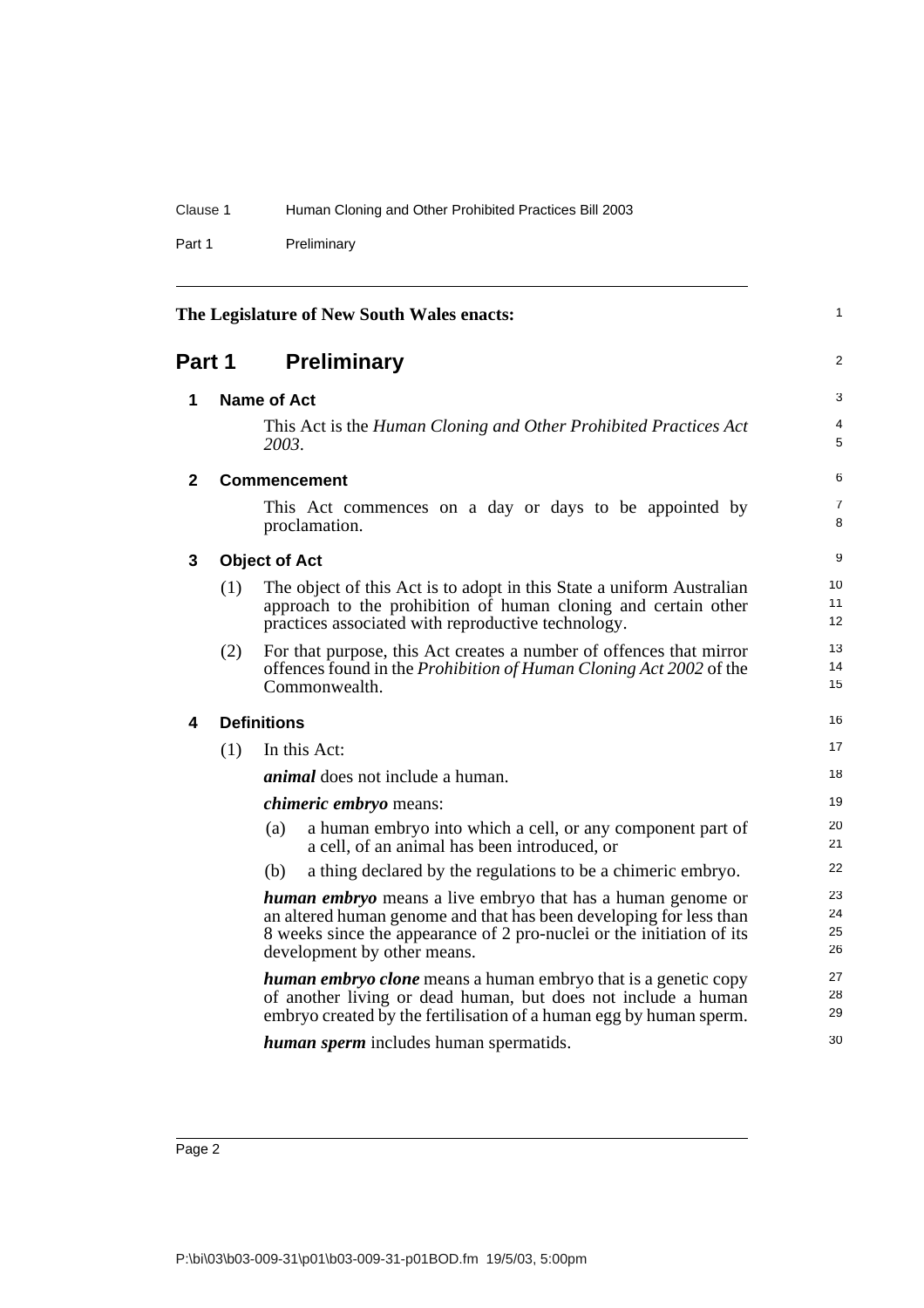|     |                                                                                                                                    | $\mathbf{1}$                                                                                                                                                                                                                                                                                                                                                                                                                                                                                                                                                                                                                                                                                                                                                                                                                |
|-----|------------------------------------------------------------------------------------------------------------------------------------|-----------------------------------------------------------------------------------------------------------------------------------------------------------------------------------------------------------------------------------------------------------------------------------------------------------------------------------------------------------------------------------------------------------------------------------------------------------------------------------------------------------------------------------------------------------------------------------------------------------------------------------------------------------------------------------------------------------------------------------------------------------------------------------------------------------------------------|
| (a) | an embryo created by the fertilisation of a human egg by<br>animal sperm, or                                                       | $\overline{\mathbf{c}}$<br>3                                                                                                                                                                                                                                                                                                                                                                                                                                                                                                                                                                                                                                                                                                                                                                                                |
| (b) | an embryo created by the fertilisation of an animal egg by<br>human sperm, or                                                      | 4<br>5                                                                                                                                                                                                                                                                                                                                                                                                                                                                                                                                                                                                                                                                                                                                                                                                                      |
| (c) | a human egg into which the nucleus of an animal cell has been<br>introduced, or                                                    | 6<br>$\overline{7}$                                                                                                                                                                                                                                                                                                                                                                                                                                                                                                                                                                                                                                                                                                                                                                                                         |
| (d) | an animal egg into which the nucleus of a human cell has been<br>introduced, or                                                    | 8<br>9                                                                                                                                                                                                                                                                                                                                                                                                                                                                                                                                                                                                                                                                                                                                                                                                                      |
| (e) | a thing declared by the regulations to be a hybrid embryo.                                                                         | 10                                                                                                                                                                                                                                                                                                                                                                                                                                                                                                                                                                                                                                                                                                                                                                                                                          |
|     |                                                                                                                                    | 11<br>12                                                                                                                                                                                                                                                                                                                                                                                                                                                                                                                                                                                                                                                                                                                                                                                                                    |
|     |                                                                                                                                    | 13                                                                                                                                                                                                                                                                                                                                                                                                                                                                                                                                                                                                                                                                                                                                                                                                                          |
|     |                                                                                                                                    | 14<br>15                                                                                                                                                                                                                                                                                                                                                                                                                                                                                                                                                                                                                                                                                                                                                                                                                    |
| (a) | it is sufficient to establish that the set of genes in the nuclei of<br>the cells of the living or dead human has been copied, and | 16<br>17                                                                                                                                                                                                                                                                                                                                                                                                                                                                                                                                                                                                                                                                                                                                                                                                                    |
| (b) | it is not necessary to establish that the copy is an identical<br>genetic copy.                                                    | 18<br>19                                                                                                                                                                                                                                                                                                                                                                                                                                                                                                                                                                                                                                                                                                                                                                                                                    |
|     | in                                                                                                                                 | 20<br>21<br>22<br>23                                                                                                                                                                                                                                                                                                                                                                                                                                                                                                                                                                                                                                                                                                                                                                                                        |
|     |                                                                                                                                    | 24<br>25<br>26<br>27                                                                                                                                                                                                                                                                                                                                                                                                                                                                                                                                                                                                                                                                                                                                                                                                        |
|     |                                                                                                                                    | <i>hybrid embryo</i> means:<br><i>precursor cell</i> means a cell that has the potential to develop into a<br>human egg or human sperm.<br><i>woman</i> means a female human.<br>For the purposes of establishing that a human embryo clone is a<br>genetic copy of a living or dead human:<br>For the purposes of the definition of <i>human</i> embryo<br>subsection $(1)$ , in working out the length of the period of<br>development of a human embryo, any period when the development<br>of the embryo is suspended is to be disregarded.<br>For the purposes of the definition of <i>human embryo clone</i> in<br>subsection (1), a human embryo that results from the technological<br>process known as embryo splitting is taken not to be created by a<br>process of fertilisation of a human egg by human sperm. |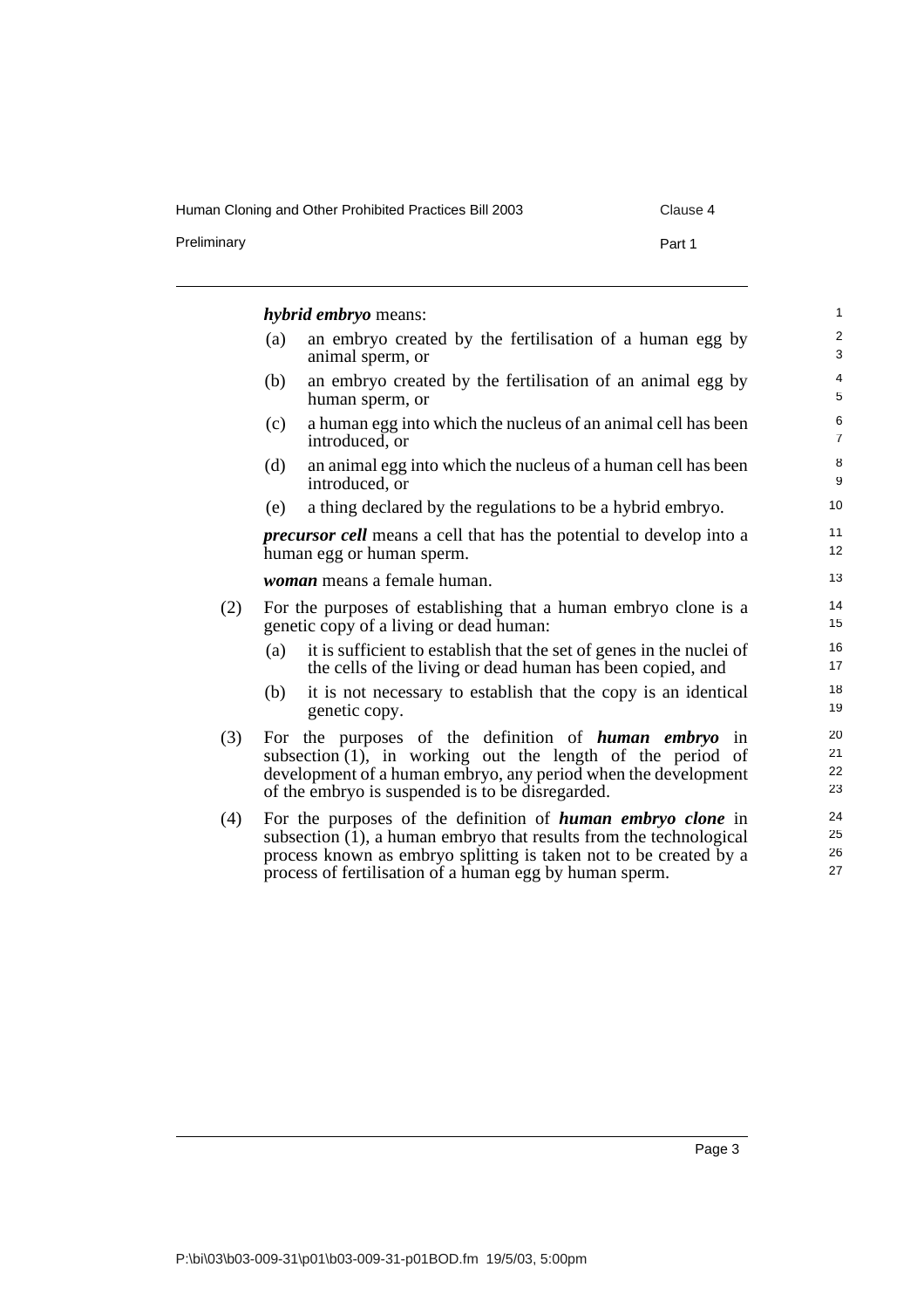Part 2 **Prohibited practices** 

<span id="page-11-7"></span><span id="page-11-6"></span><span id="page-11-5"></span><span id="page-11-4"></span><span id="page-11-3"></span><span id="page-11-2"></span><span id="page-11-1"></span><span id="page-11-0"></span>

|   | <b>Prohibited practices</b><br>Part 2                                                                                                                                                                                                      | $\mathbf{1}$         |
|---|--------------------------------------------------------------------------------------------------------------------------------------------------------------------------------------------------------------------------------------------|----------------------|
|   | <b>Division 1</b><br><b>Human cloning</b>                                                                                                                                                                                                  | 2                    |
| 5 | Offence-creating a human embryo clone                                                                                                                                                                                                      | 3                    |
|   | A person commits an offence if the person intentionally creates a<br>human embryo clone.                                                                                                                                                   | 4<br>5               |
|   | Maximum penalty: Imprisonment for 15 years.                                                                                                                                                                                                | 6                    |
| 6 | Offence—placing a human embryo clone in the human body or the<br>body of an animal                                                                                                                                                         | $\overline{7}$<br>8  |
|   | A person commits an offence if the person intentionally places a<br>human embryo clone in the body of a human or the body of an<br>animal.                                                                                                 | 9<br>10<br>11        |
|   | Maximum penalty: Imprisonment for 15 years.                                                                                                                                                                                                | 12                   |
| 7 | No defence that human embryo clone could not survive                                                                                                                                                                                       | 13                   |
|   | It is not a defence to an offence under section 5 or 6 that the human<br>embryo clone did not survive or could not have survived.                                                                                                          | 14<br>15             |
|   | <b>Division 2</b><br><b>Other prohibited practices</b>                                                                                                                                                                                     | 16                   |
| 8 | Offence—creating a human embryo other than by fertilisation, or<br>developing such an embryo                                                                                                                                               | 17<br>18             |
|   | A person commits an offence if the person intentionally creates a<br>human embryo by a process other than the fertilisation of a human<br>egg by human sperm, or intentionally develops a human embryo so<br>created.                      | 19<br>20<br>21<br>22 |
|   | Maximum penalty: Imprisonment for 10 years.                                                                                                                                                                                                | 23                   |
| 9 | Offence—creating a human embryo for a purpose other than<br>achieving pregnancy in a woman                                                                                                                                                 | 24<br>25             |
|   | A person commits an offence if the person intentionally creates a<br>(1)<br>human embryo outside the body of a woman, unless the person's<br>intention in creating the embryo is to attempt to achieve pregnancy<br>in a particular woman. | 26<br>27<br>28<br>29 |
|   | Maximum penalty: Imprisonment for 10 years.                                                                                                                                                                                                | 30                   |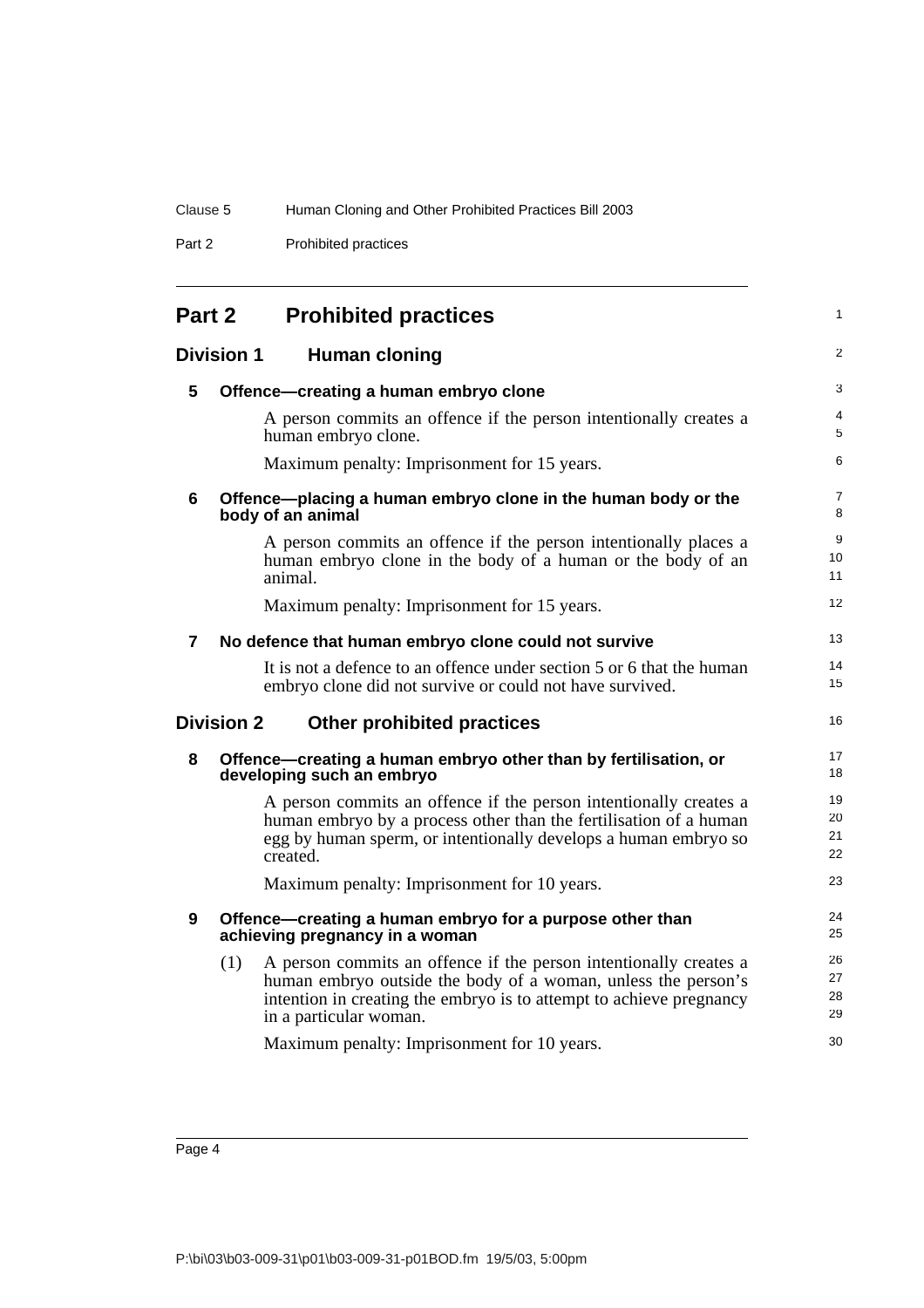<span id="page-12-3"></span><span id="page-12-2"></span><span id="page-12-1"></span><span id="page-12-0"></span>

|         | Prohibited practices                                                                                                          |     | Part 2                                                                                                                                                                                                   |                             |  |  |
|---------|-------------------------------------------------------------------------------------------------------------------------------|-----|----------------------------------------------------------------------------------------------------------------------------------------------------------------------------------------------------------|-----------------------------|--|--|
|         | (2)                                                                                                                           |     | A defendant does not bear an evidential burden in relation to any<br>matter in subsection (1).                                                                                                           | 1<br>$\overline{2}$         |  |  |
| 10      | Offence-creating or developing a human embryo containing<br>genetic material provided by more than 2 persons                  |     |                                                                                                                                                                                                          |                             |  |  |
|         |                                                                                                                               |     | A person commits an offence if the person intentionally creates or<br>develops a human embryo containing genetic material provided by<br>more than 2 persons.                                            | 5<br>6<br>$\overline{7}$    |  |  |
|         |                                                                                                                               |     | Maximum penalty: Imprisonment for 10 years.                                                                                                                                                              | 8                           |  |  |
| 11      |                                                                                                                               |     | Offence—developing a human embryo outside the body of a woman<br>for more than 14 days                                                                                                                   | 9<br>10 <sup>1</sup>        |  |  |
|         |                                                                                                                               |     | A person commits an offence if the person intentionally develops a<br>human embryo outside the body of a woman for a period of more<br>than 14 days, excluding any period when development is suspended. | 11<br>12 <sup>°</sup><br>13 |  |  |
|         |                                                                                                                               |     | Maximum penalty: Imprisonment for 10 years.                                                                                                                                                              | 14                          |  |  |
| $12 \,$ | Offence—using precursor cells from a human embryo or a human<br>foetus to create a human embryo, or developing such an embryo |     |                                                                                                                                                                                                          |                             |  |  |
|         |                                                                                                                               |     | A person commits an offence if the person uses precursor cells taken<br>from a human embryo or a human foetus, intending to create a<br>human embryo, or intentionally develops an embryo so created.    | 17<br>18<br>19              |  |  |
|         |                                                                                                                               |     | Maximum penalty: Imprisonment for 10 years.                                                                                                                                                              | 20                          |  |  |
| 13      | Offence-heritable alterations to genome                                                                                       |     |                                                                                                                                                                                                          |                             |  |  |
|         | (1)                                                                                                                           |     | A person commits an offence if:                                                                                                                                                                          | 22                          |  |  |
|         |                                                                                                                               | (a) | the person alters the genome of a human cell in such a way<br>that the alteration is heritable by descendants of the human<br>whose cell was altered, and                                                | 23<br>24<br>25              |  |  |
|         |                                                                                                                               | (b) | in altering the genome, the person intended the alteration to be<br>heritable by descendants of the human whose cell was altered.                                                                        | 26<br>27                    |  |  |
|         | Maximum penalty: Imprisonment for 10 years.                                                                                   |     |                                                                                                                                                                                                          |                             |  |  |
|         | (2)                                                                                                                           |     | In this section:                                                                                                                                                                                         | 29                          |  |  |
|         |                                                                                                                               |     | <i>human cell</i> includes a human embryonal cell, a human foetal cell,<br>human sperm or a human egg.                                                                                                   | 30<br>31                    |  |  |

Human Cloning and Other Prohibited Practices Bill 2003 Clause 10

Page 5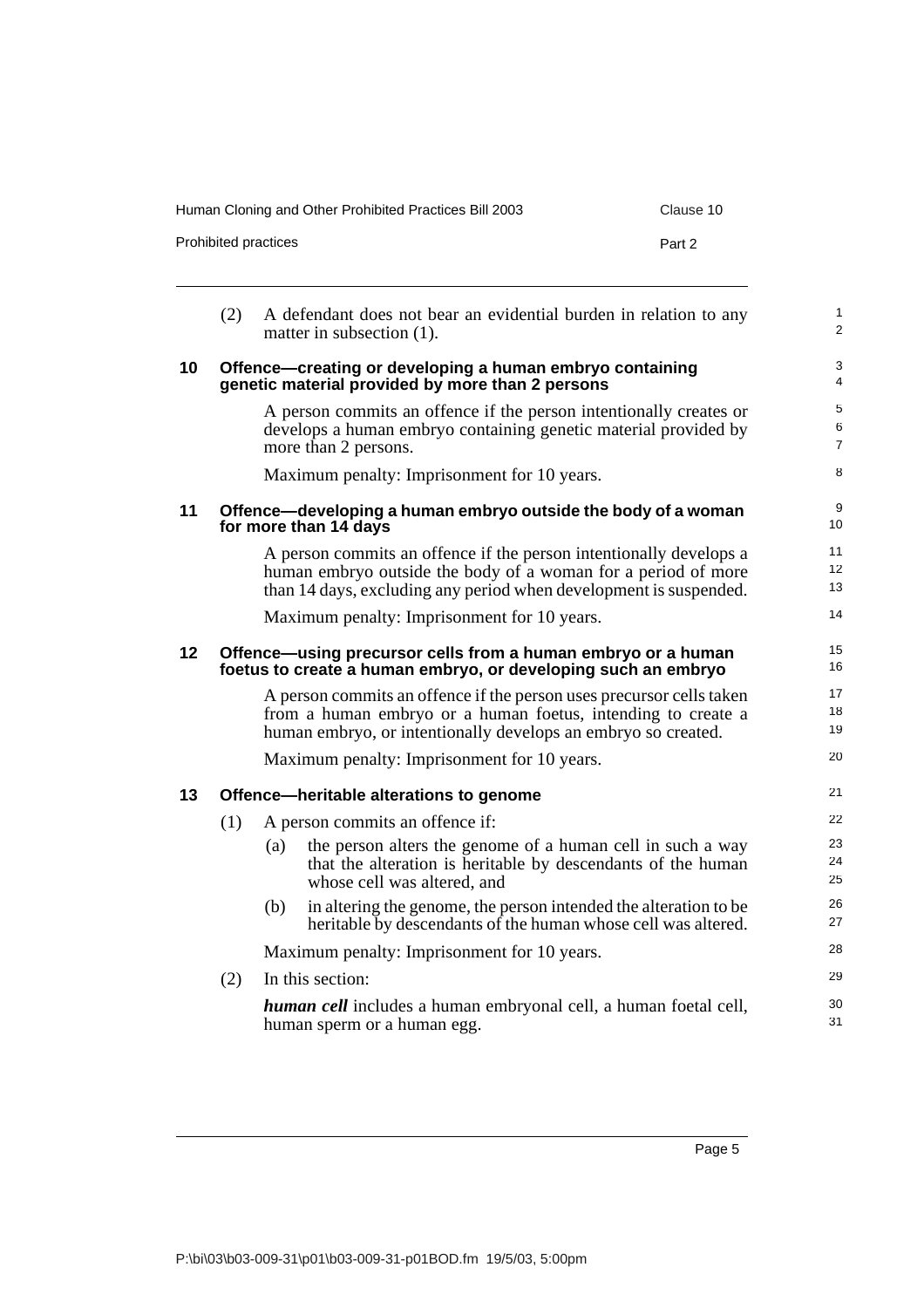Part 2 **Prohibited practices** 

<span id="page-13-2"></span><span id="page-13-1"></span><span id="page-13-0"></span>

| 14 | Offence-collecting a viable human embryo from the body of a<br>woman |                                                                                                                                                                                          |                   |  |  |
|----|----------------------------------------------------------------------|------------------------------------------------------------------------------------------------------------------------------------------------------------------------------------------|-------------------|--|--|
|    |                                                                      | A person commits an offence if the person removes a human<br>embryo from the body of a woman, intending to collect a viable<br>human embryo.                                             | 3<br>4<br>5       |  |  |
|    |                                                                      | Maximum penalty: Imprisonment for 10 years.                                                                                                                                              | 6                 |  |  |
| 15 |                                                                      | Offence-creating a chimeric or hybrid embryo                                                                                                                                             | 7                 |  |  |
|    | (1)                                                                  | A person commits an offence if the person intentionally creates a<br>chimeric embryo.                                                                                                    | 8<br>9            |  |  |
|    | (2)                                                                  | A person commits an offence if the person intentionally creates a<br>hybrid embryo.                                                                                                      | 10<br>11          |  |  |
|    |                                                                      | Maximum penalty: Imprisonment for 10 years.                                                                                                                                              | $12 \overline{ }$ |  |  |
| 16 |                                                                      | Offence-placing of an embryo                                                                                                                                                             | 13                |  |  |
|    | (1)                                                                  | A person commits an offence if the person intentionally places a<br>human embryo in an animal.                                                                                           | 14<br>15          |  |  |
|    | (2)                                                                  | A person commits an offence if the person intentionally places a<br>human embryo in the body of a human, other than in a woman's<br>reproductive tract.                                  | 16<br>17<br>18    |  |  |
|    | (3)                                                                  | A person commits an offence if the person intentionally places an<br>animal embryo in the body of a human for any period of gestation.                                                   | 19<br>20          |  |  |
|    |                                                                      | Maximum penalty: Imprisonment for 10 years.                                                                                                                                              | 21                |  |  |
| 17 | Offence-placing a prohibited embryo                                  |                                                                                                                                                                                          |                   |  |  |
|    | (1)                                                                  | A person commits an offence if the person intentionally places an<br>embryo in the body of a woman knowing that, or reckless as to<br>whether, the embryo is a prohibited embryo.        | 23<br>24<br>25    |  |  |
|    |                                                                      | Maximum penalty: Imprisonment for 10 years.                                                                                                                                              | 26                |  |  |
|    | (2)                                                                  | In this section, <i>prohibited embryo</i> means:                                                                                                                                         | 27                |  |  |
|    |                                                                      | a human embryo created by a process other than the<br>(a)<br>fertilisation of a human egg by human sperm, or                                                                             | 28<br>29          |  |  |
|    |                                                                      | (b)<br>a human embryo created outside the body of a woman, unless<br>the intention of the person who created the embryo was to<br>attempt to achieve pregnancy in a particular woman, or | 30<br>31<br>32    |  |  |
|    |                                                                      | a human embryo that contains genetic material provided by<br>(c)<br>more than 2 persons, or                                                                                              | 33<br>34          |  |  |

<span id="page-13-3"></span>Page 6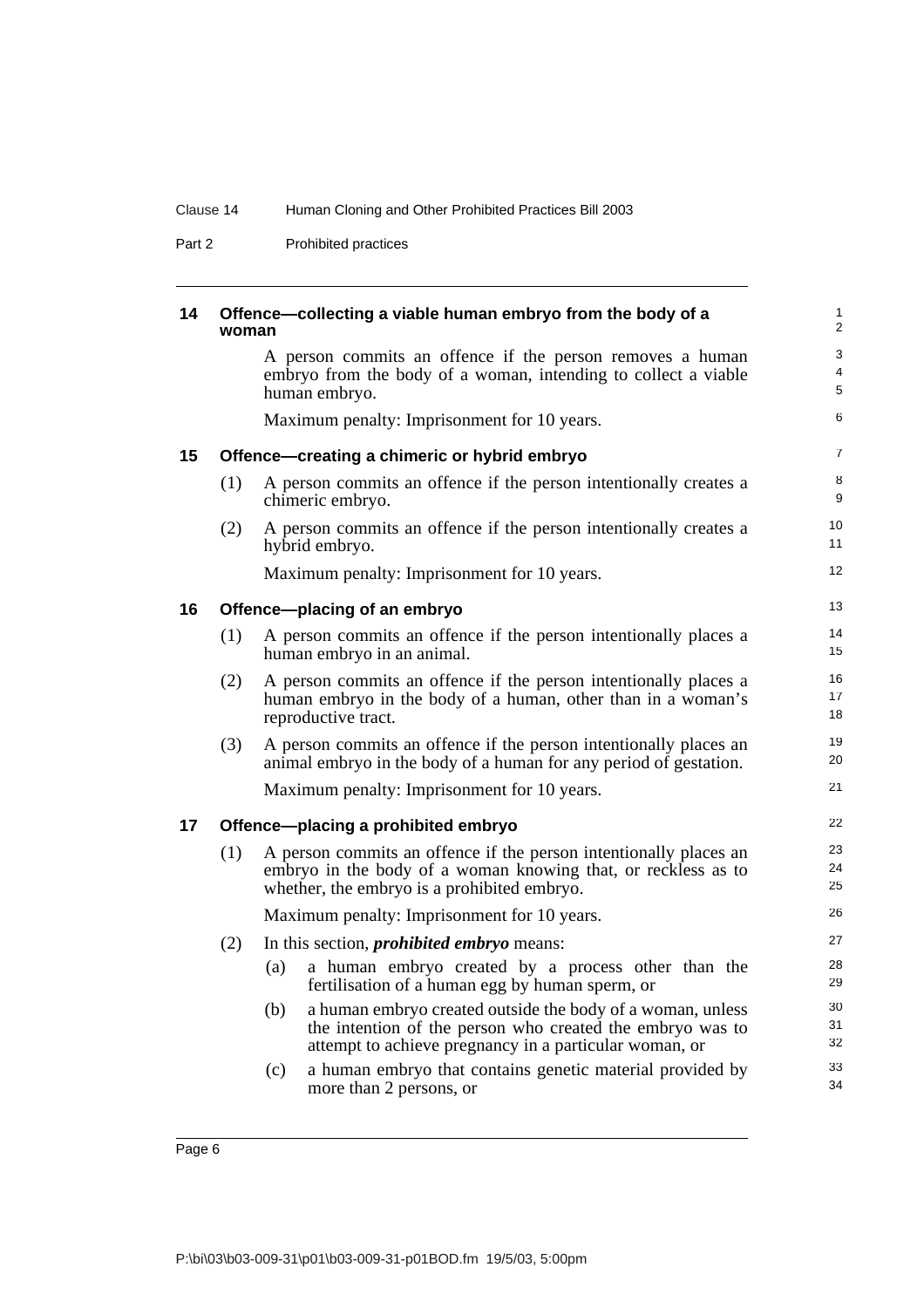Human Cloning and Other Prohibited Practices Bill 2003 Clause 18

Prohibited practices **Prohibited** practices **Part 2** 

<span id="page-14-0"></span>

|                                                                           | (d)                         |                  | a human embryo that has been developing outside the body of                                                                                                                                                                     | $\mathbf{1}$                        |  |
|---------------------------------------------------------------------------|-----------------------------|------------------|---------------------------------------------------------------------------------------------------------------------------------------------------------------------------------------------------------------------------------|-------------------------------------|--|
|                                                                           |                             |                  | a woman for a period of more than 14 days, excluding any<br>period when development is suspended, or                                                                                                                            | $\overline{2}$<br>3                 |  |
|                                                                           | (e)                         |                  | a human embryo created using precursor cells taken from a<br>human embryo or a human foetus, or                                                                                                                                 | 4<br>5                              |  |
|                                                                           | (f)                         |                  | a human embryo that contains a human cell (within the<br>meaning of section 13) whose genome has been altered in<br>such a way that the alteration is heritable by human<br>descendants of the human whose cell was altered, or | 6<br>$\overline{7}$<br>$\bf 8$<br>9 |  |
|                                                                           | (g)                         |                  | a human embryo that was removed from the body of a woman<br>by a person intending to collect a viable human embryo, or                                                                                                          | 10 <sup>1</sup><br>11               |  |
|                                                                           | (h)                         |                  | a chimeric embryo or a hybrid embryo.                                                                                                                                                                                           | 12                                  |  |
| Offence-commercial trading in human eggs, human sperm or<br>human embryos |                             |                  |                                                                                                                                                                                                                                 |                                     |  |
| (1)                                                                       |                             |                  | A person commits an offence if the person intentionally gives or<br>offers valuable consideration to another person for the supply of a<br>human egg, human sperm or a human embryo.                                            | 15 <sup>15</sup><br>16<br>17        |  |
|                                                                           |                             |                  | Maximum penalty: Imprisonment for 10 years.                                                                                                                                                                                     | 18                                  |  |
| (2)                                                                       |                             |                  | A person commits an offence if the person intentionally receives, or<br>offers to receive, valuable consideration from another person for the<br>supply of a human egg, human sperm or a human embryo.                          | 19<br>20<br>21                      |  |
|                                                                           |                             |                  | Maximum penalty: Imprisonment for 10 years.                                                                                                                                                                                     | 22                                  |  |
| (3)                                                                       |                             | In this section: |                                                                                                                                                                                                                                 | 23                                  |  |
|                                                                           | <i>reasonable expenses:</i> |                  |                                                                                                                                                                                                                                 |                                     |  |
|                                                                           | (a)                         |                  | in relation to the supply of a human egg or human sperm<br>includes, but is not limited to, expenses relating to the<br>collection, storage or transport of the egg or sperm, and                                               | 25<br>26<br>27                      |  |
|                                                                           | (b)                         |                  | in relation to the supply of a human embryo:                                                                                                                                                                                    | 28                                  |  |
|                                                                           |                             | (i)              | does not include any expenses incurred by a person<br>before the time when the embryo became an excess<br>ART embryo within the meaning of the <i>Prohibition of</i><br><i>Human Cloning Act 2002</i> of the Commonwealth, and  | 29<br>30<br>31<br>32                |  |
|                                                                           |                             | (ii)             | includes, but is not limited to, expenses relating to the<br>storage or transport of the embryo.                                                                                                                                | 33<br>34                            |  |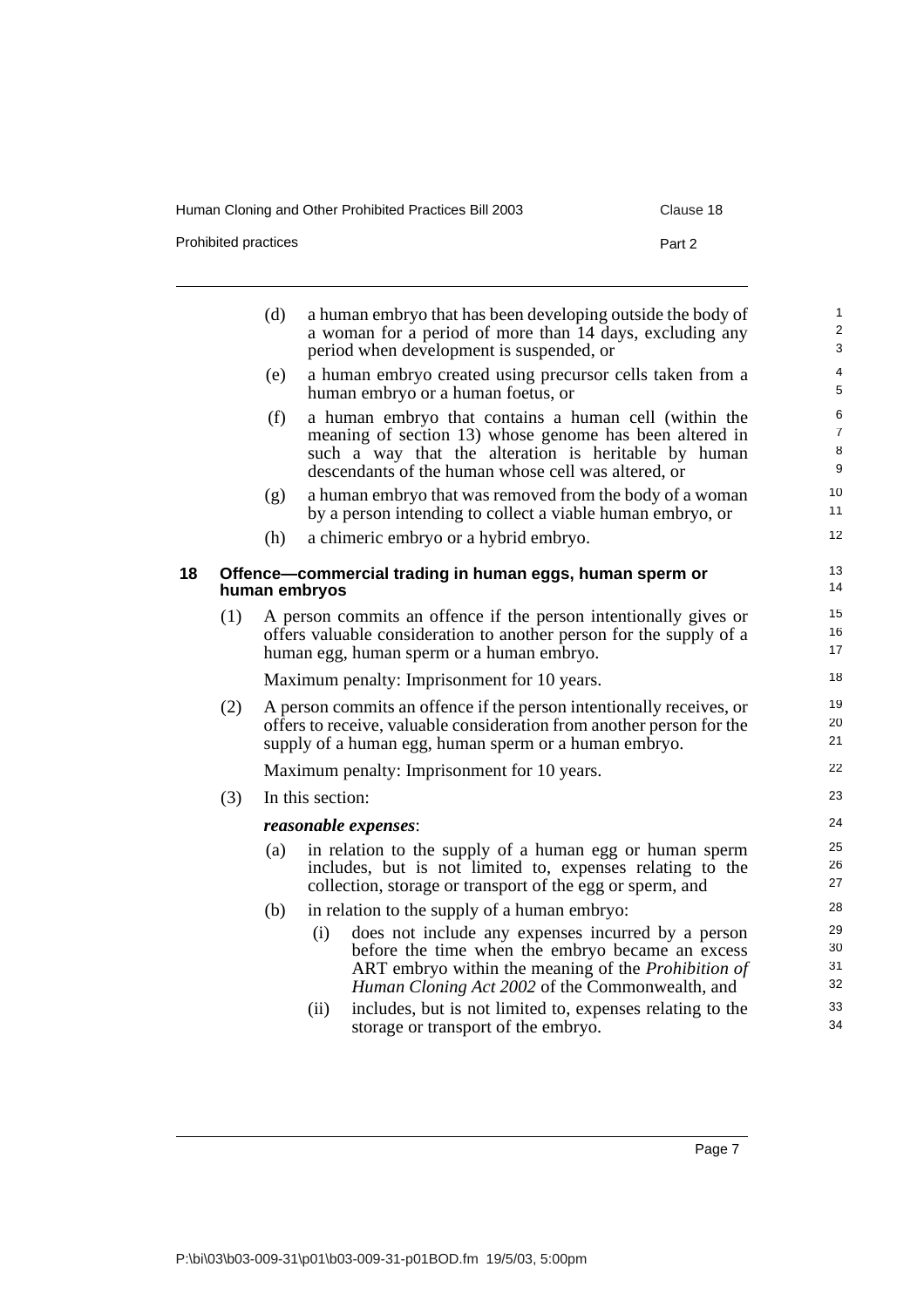Part 2 Prohibited practices

*valuable consideration*, in relation to the supply of a human egg, human sperm or a human embryo by a person, includes any inducement, discount or priority in the provision of a service to the person, but does not include the payment of reasonable expenses incurred by the person in connection with the supply.

Page 8